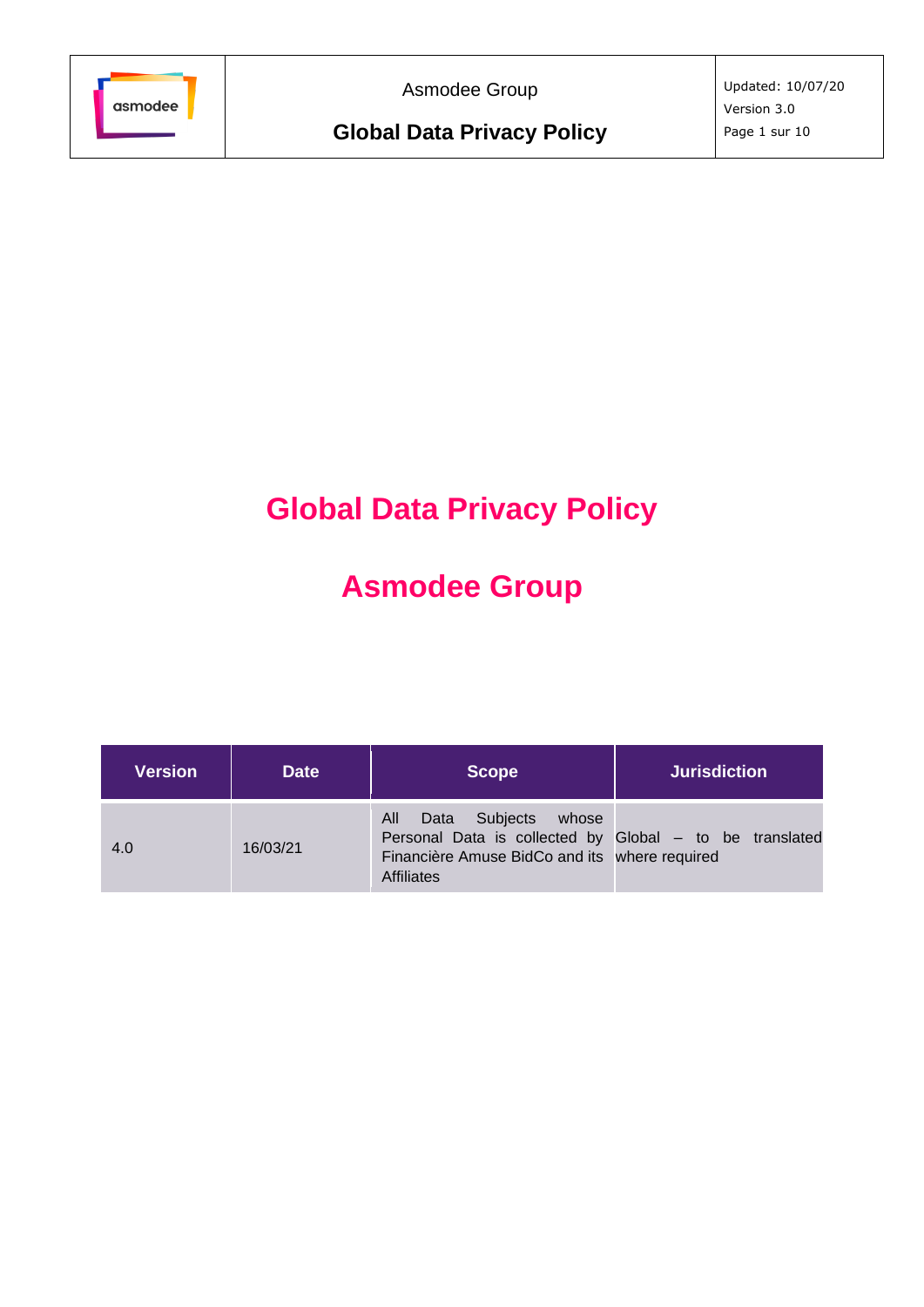

Asmodee Group

# **Global Data Privacy Policy**

# **GLOBAL DATA PRIVACY POLICY**

#### **ASMODEE GROUP**

This Global Data Privacy Policy ("Global Privacy Policy" or this "Policy") represents the minimum standards that Financière Amuse BidCo and its Affiliates, including Asmodee GmbH ("Asmodee Group", "we", "our") have set with respect to data privacy, for ensuring that we collect, use, retain and disclose Personal Data in a fair, transparent and secure way.

It aligns with (and in some cases exceeds) the main requirements of applicable laws and regulations. This Policy is also aligned with other specific policies of Asmodee Group relating to the collection and use of information of Personal Data implemented by each entity of the Asmodee Group to cover the specific Personal Data Processing purposes needed for the day to day activity (e.g. cookies policy, specific local policies such as employees privacy policies). This Policy acknowledges that certain Asmodee Group Affiliates are located in countries with varying legal and cultural approaches to privacy and data protection. This Global Privacy Policy may thus be supplemented by other policies and procedures in certain geographic regions as may be appropriate to comply with applicable laws and meet local cultural norms.

In the event of a conflict between this Global Privacy Policy and the local applicable privacy policies and / or applicable local law as relevant, or inapplicability of the provisions of this Global Privacy Policy, the local applicable policy and local law should prevail.

Some useful definitions are provided in section 2 of this Global Privacy Policy for your ease of reference.

# **1. What is the scope of this Global Privacy Policy?**

- 1.1 The Policy covers all Personal Data in any form, including but not limited to electronic data, paper documents and disks and all types of Processing, whether manual or automated that is under Asmodee Group's possession or control, in all geographies areas where Asmodee Group operates. This will include information held about Asmodee Group members, partners, employees, consultants, clients, consumers, suppliers, business contacts and any third parties.
- 1.2 We do care about minors protection and have implemented some reasonable measures to prevent the Processing of minors Personal Data. Therefore, we do not process Personal Data from children without checking their digital age which may vary from a country to another and obtaining their guardian's consent on their behalf if they do not have the minimum age required to provide their Personal Data to us.
- 1.3 This Policy also applies to any Third Parties who perform services for or on behalf of Asmodee Group and who are expected to embrace standards of conduct consistent with the principles of this Global Privacy Policy.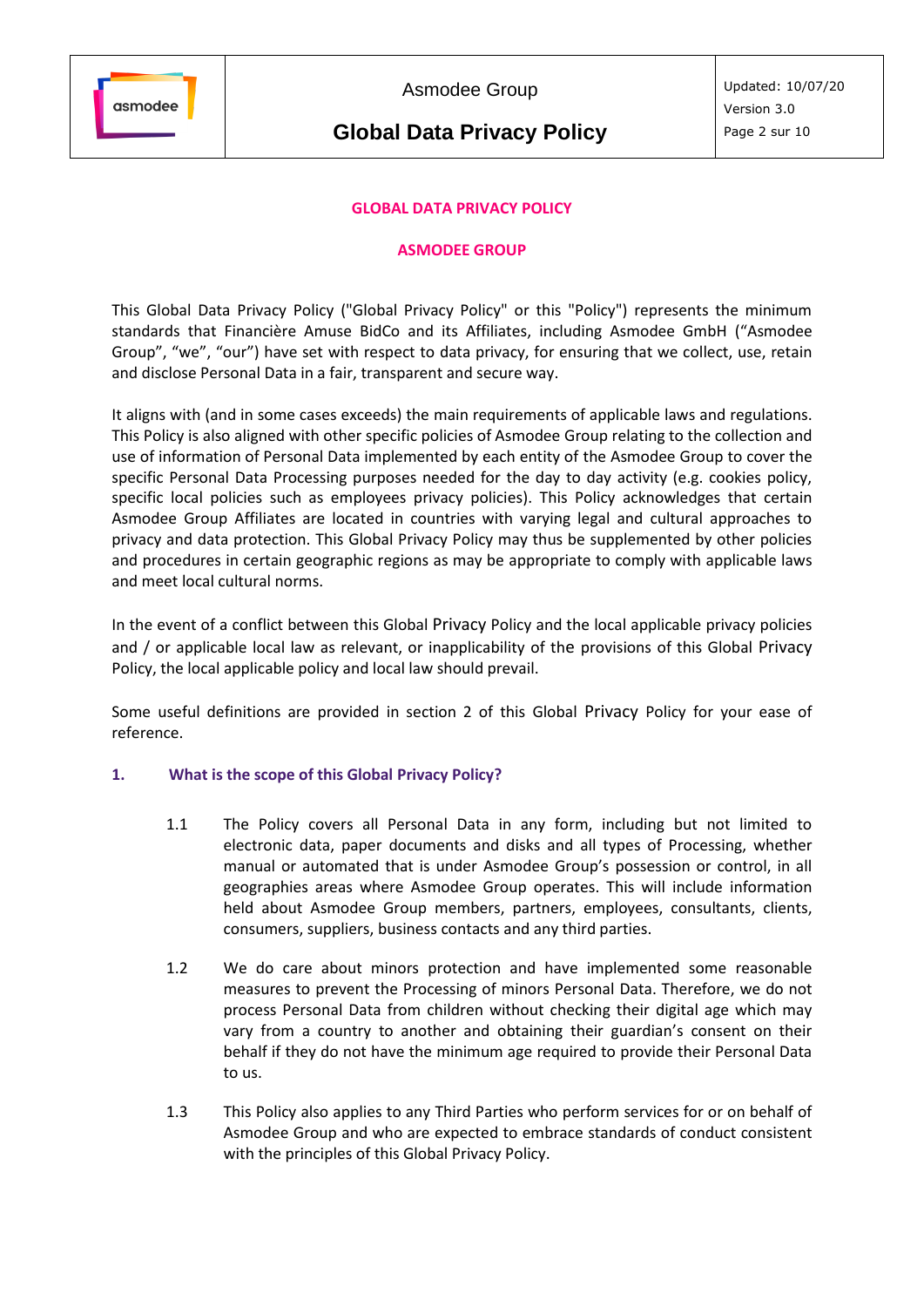# **2. Definitions**

- 2.1 **[Asmodee](https://cdn.svc.asmodee.net/corporate/uploads/Templates/Asmodee_group_companies_EN.pdf) Group** shall mean the company Financière Amuse BidCo (RCS Versailles 815 143 904) and the various Financière Amuse BidCo affiliates which are part of the Asmodee group.
- 2.2 **Affiliate** shall mean any corporation or other entity which directly or indirectly controls or is controlled by or is under common control with Financière Amuse BidCo. "Control" of an entity shall mean possession, directly or indirectly, of power to direct or cause the direction of management or policies of such entity, whether through ownership of voting securities, by contract or otherwise.
- 2.3 **Third Party** shall mean a third party or business Partner who receives from Asmodee Group or who is otherwise entrusted with Personal Data on behalf of Asmodee Group, for example suppliers, contractors, sub-contractors and other service providers.
- 2.4 **Data Subject** shall mean an identified or identifiable person whose Personal Data is being processed by Asmodee Group.
- 2.5 **Informed Consent** shall mean any freely given specific and informed indication of the Data Subject's agreement to the Processing of his/her Personal Data**.**
- 2.6 **Personal Data** shall mean any information capable of identifying a natural person, directly or indirectly, in particular by reference to an identification number or to one or more factors specific to his or her physical, physiological, mental, economic, cultural or social identity. Data is considered personal when it enables anyone to link information to a specific person, even if the person or entity holding that data cannot make that link.
- 2.7 **Sensitive Data** (or **Special Category of Data which include** data revealing racial or ethnic origin, political opinions, religious or philosophical beliefs, or trade union membership, and the Processing of genetic data, biometric data for the purpose of uniquely identifying a natural person, data concerning health or data concerning a natural person's sex life or sexual orientation) and **Personal Data relating to criminal convictions and offences a**re a subset of Personal Data, which due to their nature have been classified by law or by an applicable policy as deserving additional privacy and security protections
- 2.8 **Process / Processing** shall mean any operation or set of operations that is performed upon Personal Data, whether or not by automatic means, including, but not limited to collection, recording, organization, storage, access, adaptation, alteration, retrieval, consultation, use, disclosure, dissemination, making available, alignment, combination, blocking, deleting, erasure, or destruction (and Process shall be interpreted accordingly).
- **3. How do we ensure the lawfulness, fairness and transparency of our Personal Data**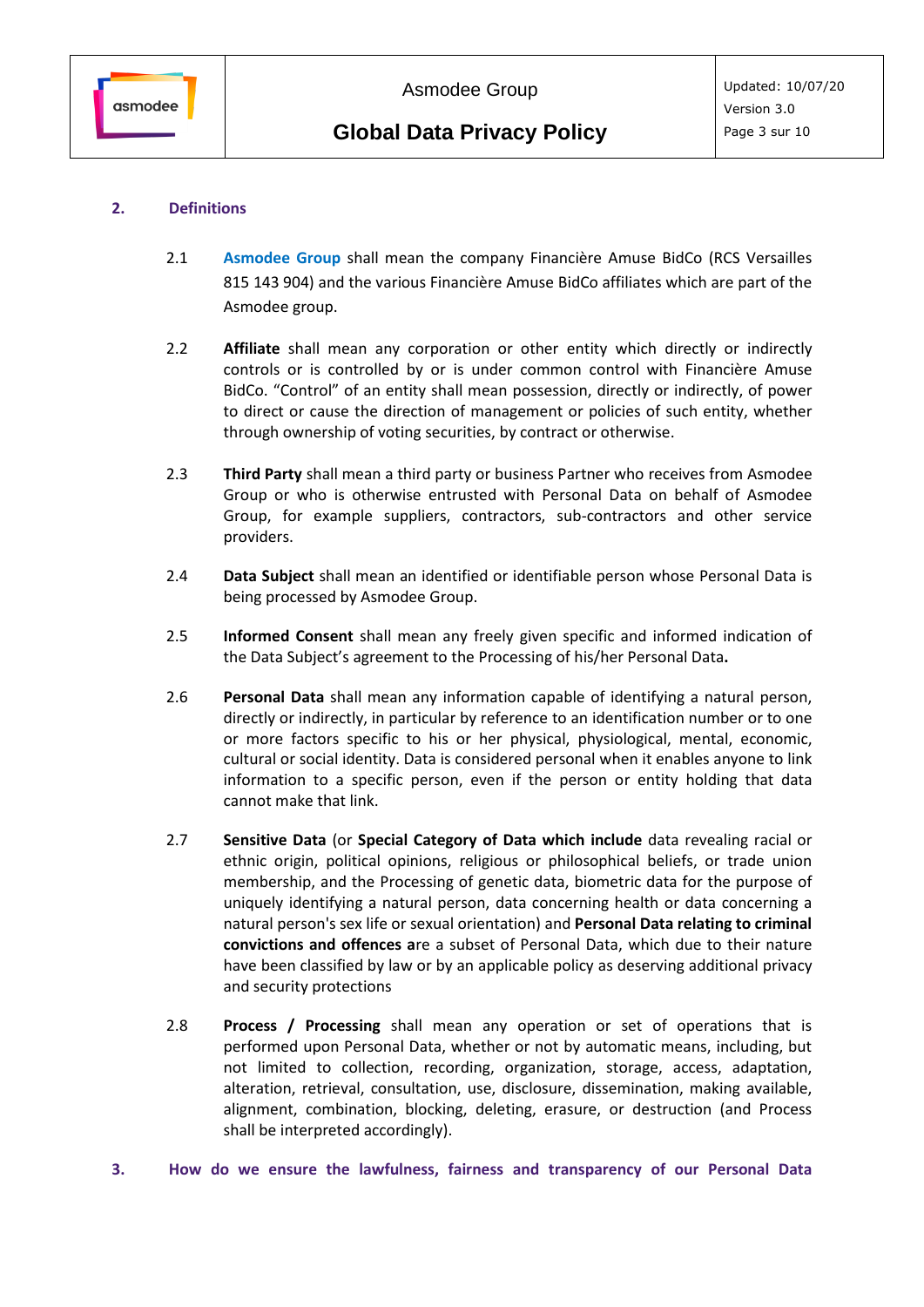### **Processing?**

### **Personal Data is processed on the basis of legal grounds with the informed knowledge of the Data Subjects**

- 3.1 We will only use Personal Data:
	- if necessary to perform a contract with the Data Subjects (e.g. our employees, contractors, clients, suppliers etc.); or
	- if required to comply with a legal obligation; or
	- where we have a legitimate business need or a legitimate business reason to use Personal Data as part of our business activities (e.g. when carrying out a Processing to better know our clients) ; or
	- where we have the Data Subject's Informed Consent when it is specifically required. For instance where required by law (e.g. to send marketing information through electronic communication means) or by applicable policy, the Affiliate concerned of the Asmodee Group may need to obtain the consent of Data Subjects in order to collect, use, retain and disclose their Personal Data. This may also be the case where no other valid grounds described above is applicable and to the extent permitted under applicable law.
- 3.2 We consider that it is important to assess the privacy risks before we collect, use, retain or disclose Personal Data, such as in a new system or as part of a project.
- 3.3 Asmodee Group will only Process Personal Data in the way described in its specific privacy notices or privacy policies and in accordance with any Informed Consent we may have obtained from the Data Subject.
- 3.4 Asmodee Group will not carry out profiling activities based on automated decision making, unless legally grounded on a requirement of applicable law or the performance of a contract or the Data Subject's consent and provided that suitable safeguards are implemented to protect the Data Subjects rights.
- 3.5 We use cookie technology on our websites to allow us to evaluate and improve the functionality of our websites. We can also use cookies for advertising or analytics purposes, subject to your consent and depending on your choice by using our cookie control tools. For more information about how Asmodee GmbH uses cookies, please read its online Cookie Policy on each of its Internet websites.
- 3.6 Where legally required, we will ensure that Data Subjects are provided with relevant information, concerning the Processing of their Personal Data, unless there is an impossibility to provide such information or if it requires disproportionate efforts to provide such information. Such information will notably include, the purposes of the data Processing, the types of data collected (if the data have not been obtained directly from the data subject), the categories of recipients, the list of rights which may be exercised by the Data Subjects, the consequences of a failure to reply, the conditions of the transfer of Personal Data outside EU, if any, and the mechanism used to protect the data in the event of a transfer, etc. This requirement may be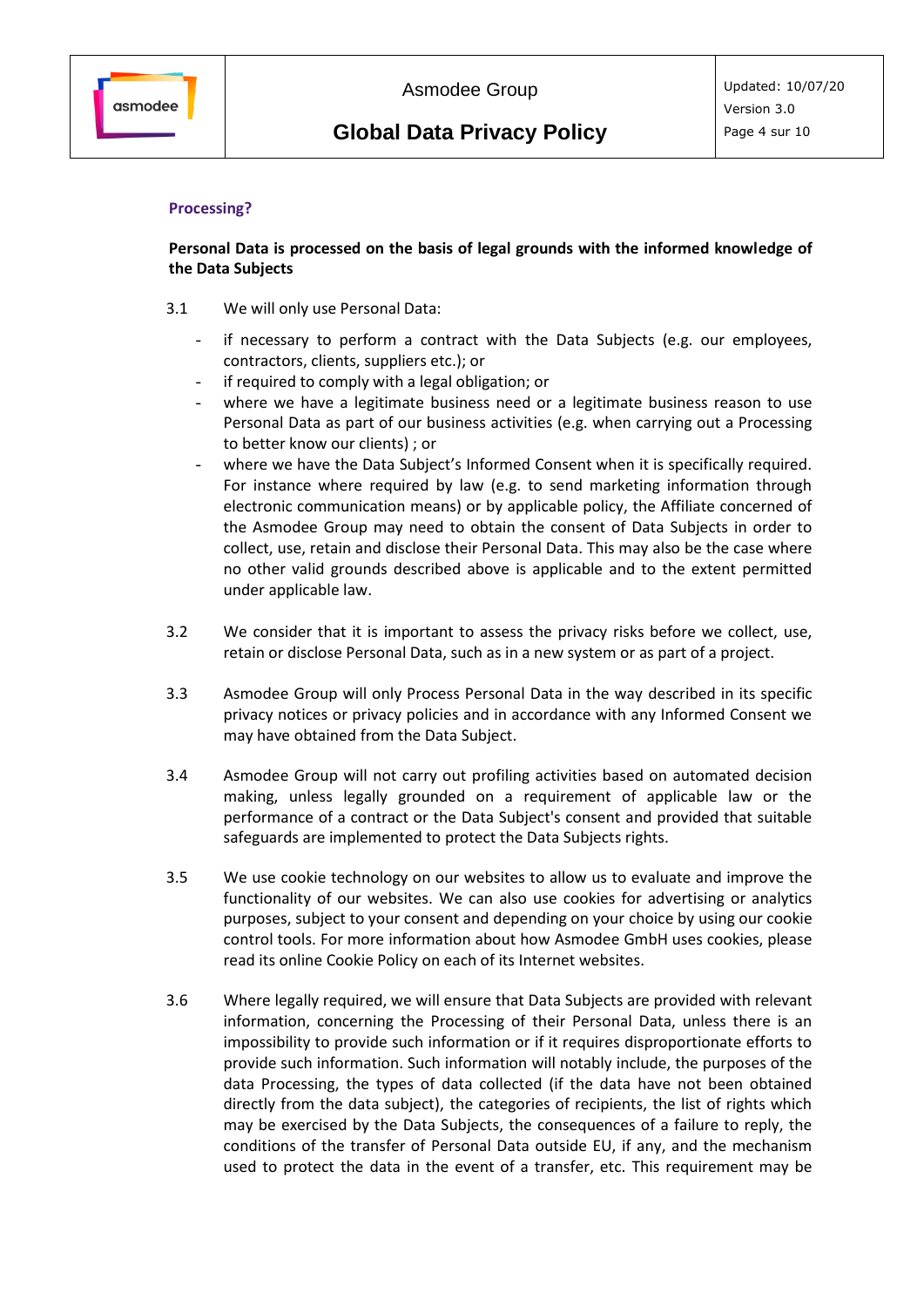

satisfied by issuing a privacy notice to Data Subjects at the point where Personal Data are originally collected from them. Privacy notices shall be written in language which provides Data Subjects with a clear understanding as to how their Personal Data will be used.

**4. How do we process Personal Data for specific and legitimate purpose and verify that Personal Data is minimized and accurate?**

**Personal Data will only be collected and processed for legitimate purposes, complying with the Personal Data minimization principle and ensuring the accuracy of the Personal Data processed.**

- 4.1 Personal Data will be collected for specified, explicit and legitimate purposes (which could be multiple) and not further processed in a manner that is incompatible with those purposes.
- 4.2 We carefully evaluate and define the purposes of the Personal Data Processing before launching a project (e.g. management of HR data, management of recruitment data; payroll purpose, accounting and financial management, risk management, management of employees' safety, allocation of IT tools and any other digital solutions or collaborative platforms, IT support management, health and safety management, information security management, client relationship management, bids, sales and marketing management, supply management, internal and external communication and events management, compliance with anti-money laundering and anti-bribery obligations or any other legal requirements, data analytics operations, implementation of compliance processes , management of mergers and acquisition, etc.).
- 4.3 We will ensure that the Personal Data we collect are relevant, adequate and not excessive in relation to the purpose of the Data Processing and its eventual use (insights, marketing, promotions, etc.). This means that only necessary and relevant information for the purpose sought can be collected and processed.
- 4.4 When collecting Sensitive Data or Personal Data relating to criminal convictions and offences, proportionality is fundamental! We do not collect Sensitive Data or Personal Data relating to criminal convictions and offences, unless required by applicable law or when allowed by applicable law with the Data Subject's prior express consent.
- 4.5 Every reasonable step will be taken to ensure that Personal Data are maintained in an appropriately accurate and up-to-date form at every step of Personal Data Processing (i.e. collect, transfer, storage and retrieval).
- 4.6 We encourage the Data Subjects to help us maintaining your Personal Data up to date by exercising your rights notably of access and rectification**.**

#### **5. What Security and confidentiality measures are implemented?**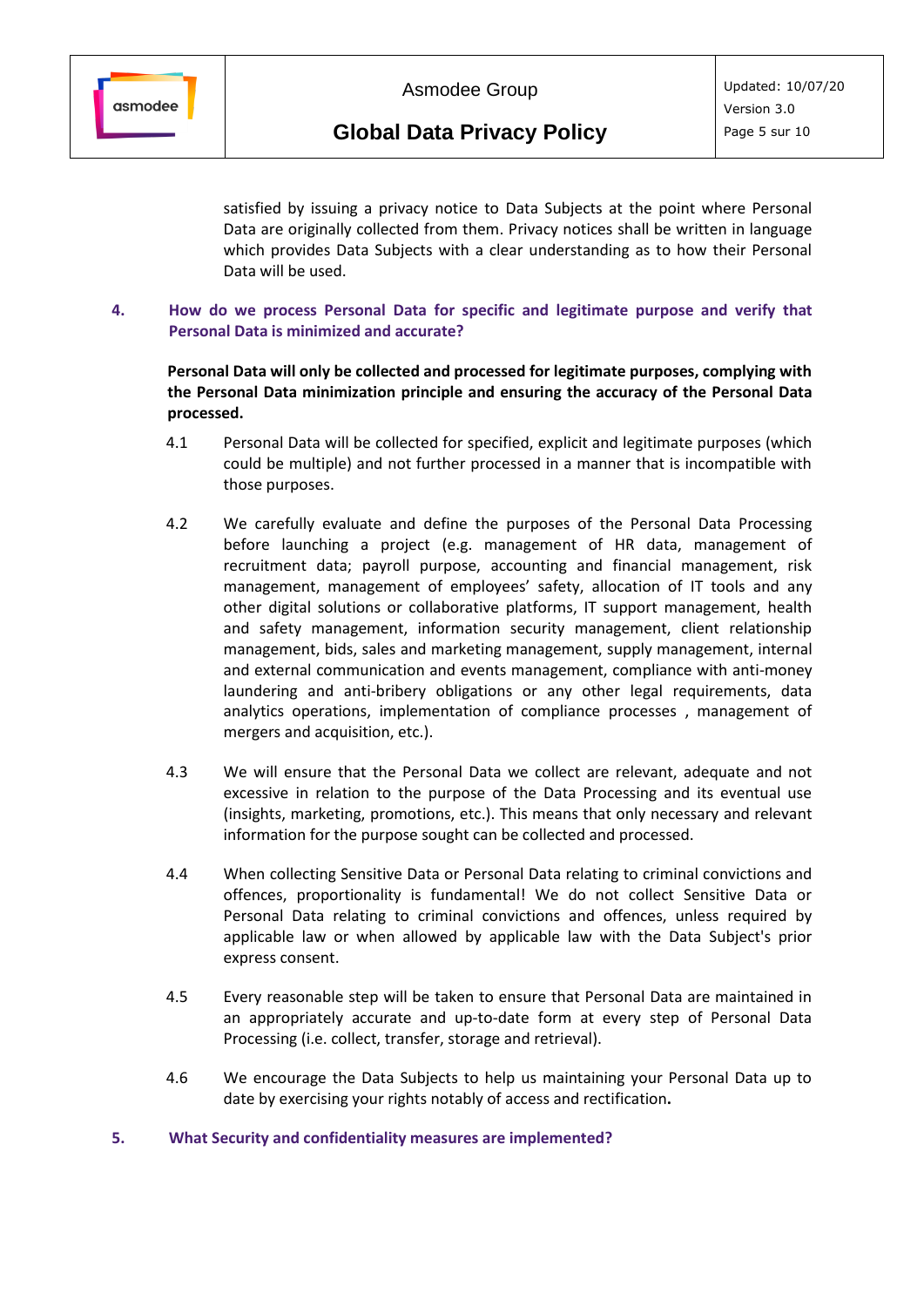**Since** Employees, customers, suppliers, consumers and business partners put their trust in Asmodee Group when they provide us with their Personal Data, Asmodee Group **ensures the security and confidentiality of the Personal Data it Processes.**

- 5.1 We protect any Personal Data collected, used, retained and disclosed to support our business activities by following the relevant usage, technical and organizational policies, standards and processes.
- 5.2 Industry standard technical and organizational measures are implemented to prevent against accidental or unlawful destruction or loss, alteration, unauthorized disclosure or access, or any other unlawful or unauthorized forms of Processing.
- 5.3 Where Processing is to be carried out on behalf of Asmodee Group, it will select service providers providing sufficient guarantees to implement appropriate technical and organizational measures in such a manner that Processing will meet the requirements of applicable data protection laws and ensure the protection of the rights of the data subject.
- 5.4 Asmodee Group endeavors to take reasonable measures based on Privacy by design and Privacy by default (as defined hereafter) as appropriate to implement necessary safeguards when processing Personal Data Processing. Asmodee Group will thus implement technical and organisational measures, at the earliest stages of the design of the processing operations, in such a way that safeguards privacy and data protection principles right from the start ('Privacy by design'). By default, Asmodee Group should ensure that Personal Data is processed with privacy protection (for example only the data necessary should be processed, short storage period, limited accessibility) so that by default Personal Data is not made accessible to an indefinite number of persons ('Privacy by default').
- 5.5 When a Personal Data Processing is likely to result in a high risk to the rights and freedoms of Data Subjects, we will carry out a privacy impact assessment prior to its implementation.
- 5.6 No breach is too small for action. We will examine all claims related to any breach to this Global Privacy Policy or applicable data protection laws, potential or actual, that are brought to our attention or that we become aware of and will take all reasonable measures to limit their impact.

# **6. For how long do we keep your Personal Data?**

- 6.1 Any person handling Personal Data for Asmodee Group will keep it only for as long as it is necessary for the purpose for which it has been collected and processed (and other compatible purposes) which may include:
	- to meet or support a business activity; or
	- to comply with a legal or regulatory requirement and comply with applicable statute of limitation requirements;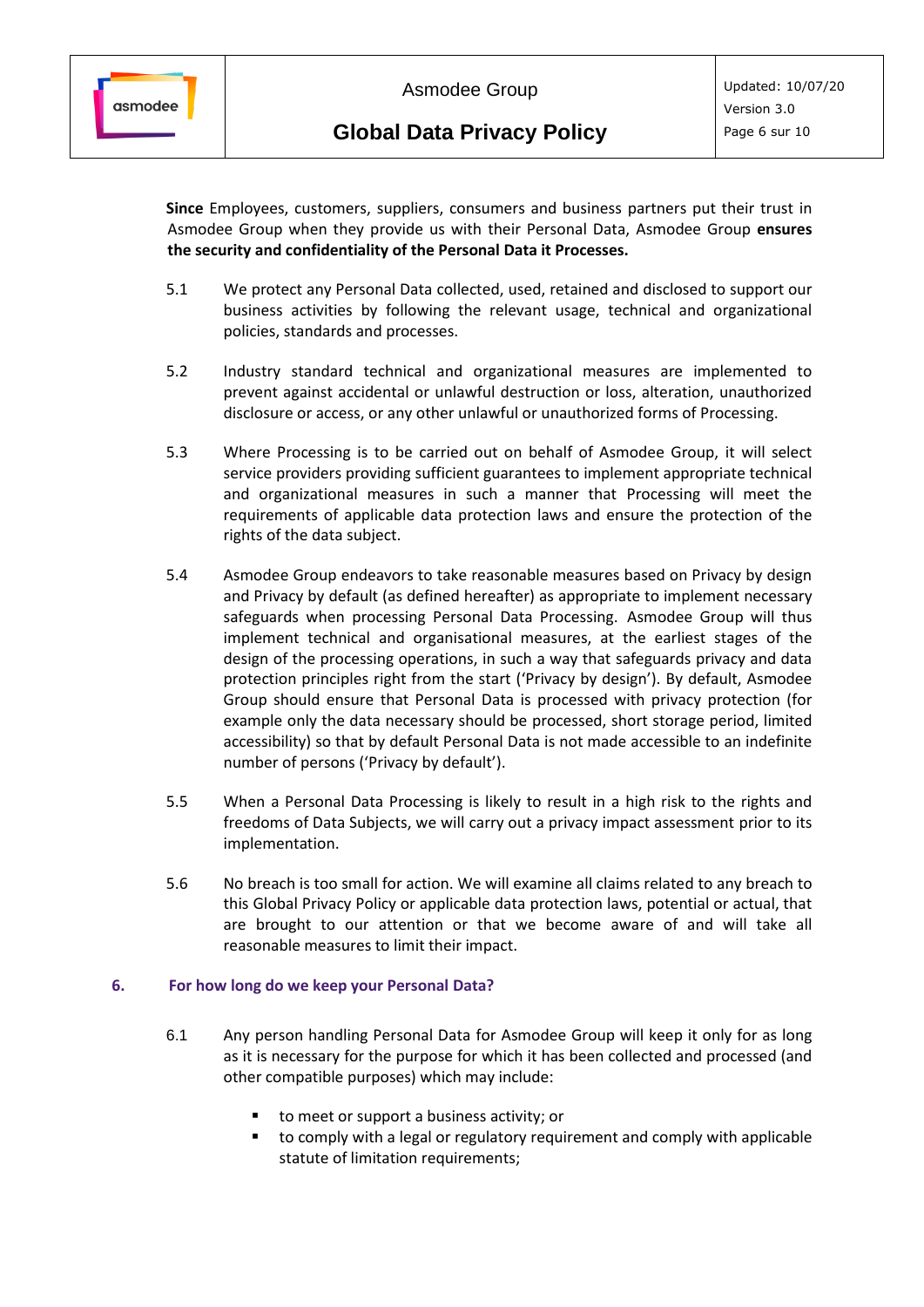

- to defend against legal or contractual actions (in which case, the Personal Data may be retained until the end of the corresponding statute of limitation or in accordance with any applicable litigation hold policies).
- 6.2 Personal Data is retained and destroyed in a manner consistent with applicable law and in accordance with Asmodee Group applicable retention policy.

#### **7. What are your rights, as Data Subject?**

**We are receptive to queries or requests made by Data Subjects in connection with their Personal Data and where required by law, we provide Data Subjects with the ability to access, correct, restrict and erase their Personal Data as set forth by applicable law. We also allow them to oppose the Processing of their Personal Data, and to exercise their right to portability.**

- 7.1 **Access right**: we will provide access to all Personal Data related to a Data Subject as required by law, to the purposes of the Processing, categories of data processed, categories of recipients, data retention term, rights to rectify, delete or restrict the data accessed if applicable, etc.).
- 7.2 **Right to portability**: we may also provide a copy of any Personal Data that We hold in our records in a format compatible and structured to allow the exercise of right to data portability to the extent it is relevant under applicable law.
- 7.3 **Right to rectification**: Data Subjects can request to correct, amend, erase, any information which is incomplete, out of date or inaccurate.
- 7.4 **Right to erasure**: Data Subjects can request the deletion of their Personal Data (i) if such Personal Data is no longer necessary for the purpose of the data Processing, (ii) the Data Subject has withdrawn his/her consent on the data Processing based exclusively on such consent, (iii) the Data Subject objected to the data Processing, (iv) the Personal Data Processing is unlawful, (v) the Personal Data must be erased to comply with a legal obligation applicable to Asmodee Group. Asmodee Group will take reasonable steps to inform the other entities of the Asmodee Group of such erasure.
- 7.5 **Right to restriction**: (i) in the event the accuracy of the Personal Data is contested to allow Asmodee Group to check such accuracy, (ii) if the Data Subject wishes to restrict the Personal Data rather than deleting it despite the fact that the Processing is unlawful, (iii) if the Data Subject wishes Asmodee Group to keep the Personal Data because he/she needs it for his/her defense in the context of legal claims (iv) if the Data Subject has objected to the Processing but Asmodee Group conducts verification to check whether it has legitimate grounds for such Processing which may override the Data Subject's own rights.
- 7.6 **Right to withdraw his/her consent**: when the Personal Data Processing is based on Data Subject's consent, Data Subject may withdraw such consent at any moment,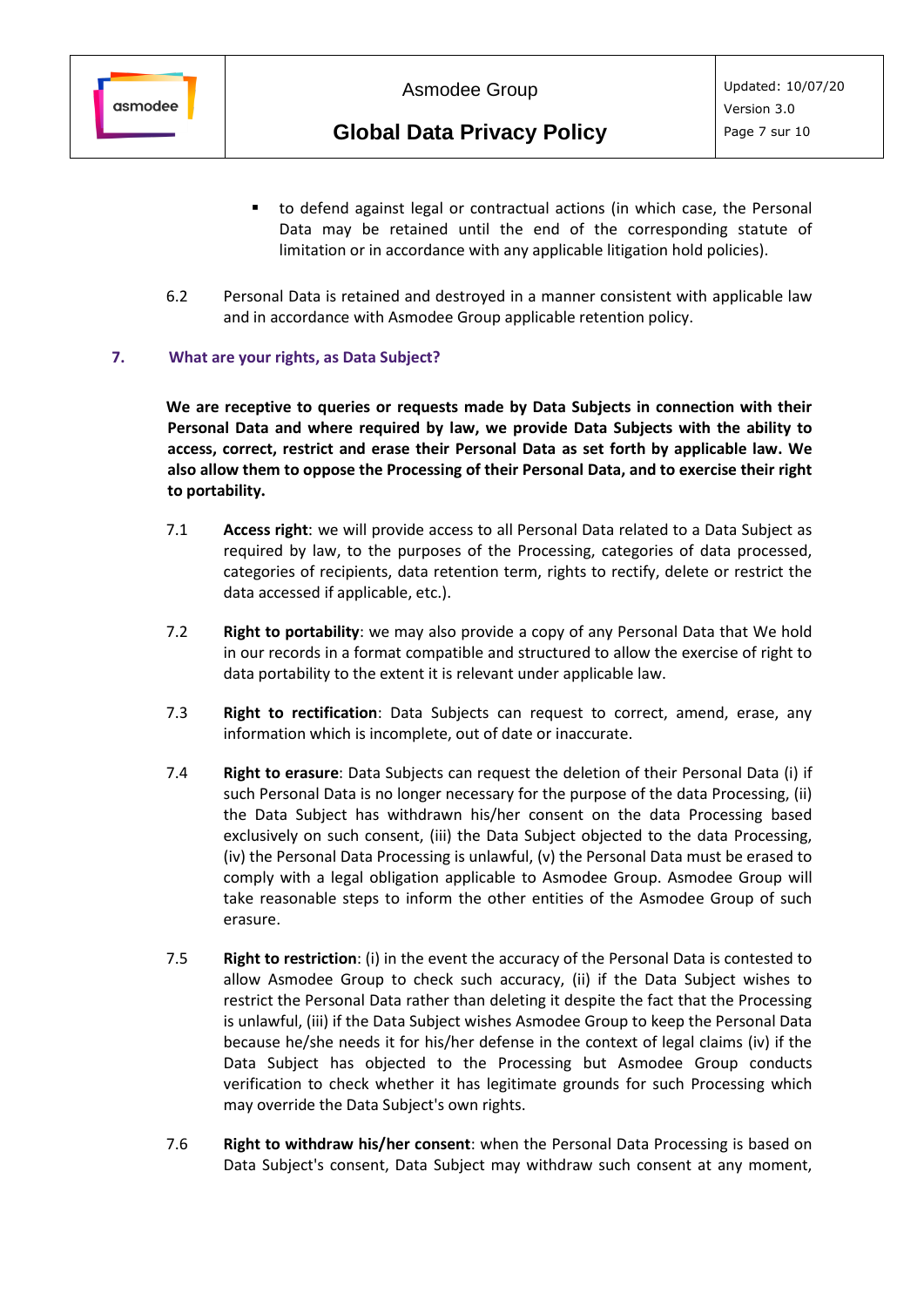

without affecting the lawfulness of Processing based on consent before its withdrawal.

- 7.7 **Right to object: Data Subject can also indicate his/her objection** to the Processing of his/her Personal Data at any time:
	- when used for marketing purpose or profiling to send targeted advertising, or
	- to object to the sharing of his/her Personal Data with third parties or within the Asmodee Group, or
	- when the Processing is based on the legitimate interest of Asmodee Group, unless Asmodee Group demonstrates compelling legitimate grounds for the Processing which override the interests, rights and freedoms of the Data Subject or for the establishment, exercise or defense of legal claims.

To exercise these rights, please complete this [form](https://archiv.asmodee.de/files/Form-for-request-claim-relating-to-personal-data.pdf) and send it at the address indicated in the form.

Data Subject has also the right to lodge a complaint with the competent supervisory authority.

#### **8. When and how do we disclose your Personal Data to third parties?**

#### **Personal Data is only disclosed outside Asmodee Group where there is an overarching legal justification to do this.**

- 8.1 Disclosure is made on a strictly limited 'need to know' basis where there is clear justification for transferring Personal Data - either because the Data Subject has consented to the transfer or because disclosure is required to perform a contract to which the Data Subject is a party, or for a legitimate purpose that does not infringe the Data Subject's fundamental rights, including the right to privacy (e.g. sharing in the context of a merger and acquisition operation etc.). In each case the Data Subject will be aware that the disclosure is likely to take place. Assurances will also be sought from the recipient that they will only use the Personal Data for legitimate / authorized purposes and keep it secure.
- 8.2 If a particular disclosure is required to meet a legal obligation (for example to a government agency or police force / security service) or in connection with legal proceedings, generally the Personal Data may be provided so long as the disclosure is limited to that which is legally required and, if permitted by law, the Data Subject has been made aware of the situation (i.e. the Data Subject was told of the possibility of such an event in an Informed Consent or is notified at the time of the request for disclosure).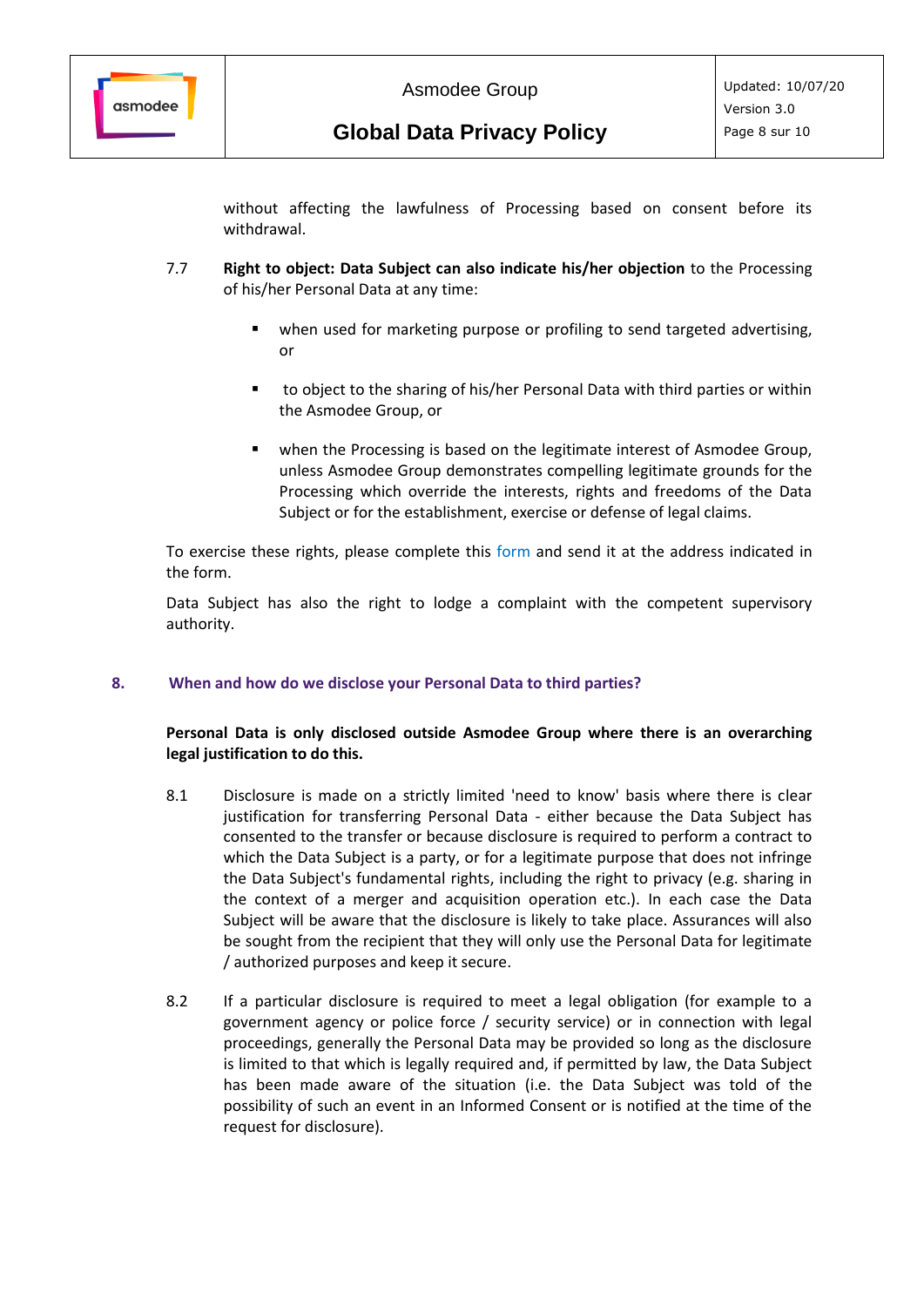# **9. How are international transfers of Personal Data from EU protected?**

**Personal Data originating from those Asmodee Group entities operating within the EU will not be transferred outside the EU to a third country which does not ensure an adequate level of protection unless appropriate safeguards are implemented in accordance with applicable laws.** 

- 9.1 International Personal Data transfer is a very sensitive topic and taken seriously before transferring any Personal Data from its EEA (European Economic Area or "EEA") country of origin to another non EEA country, whether such transfer is done for technical purposes (storage, hosting, technical support, maintenance etc.) or the main purposes (Human Resources management, clients database management, etc.).
- 9.2 We never carry out international transfers of Personal Data from a EEA country to another non EEA country without ensuring that appropriate transfer mechanisms as required by applicable data protection laws are in place, to ensure adequate protection of the data when transferred (e.g. adequacy decision, signature of EU Commission model clauses as appropriate, etc.). In some cases, we may also have to notify or gain pre-approval from the relevant privacy regulator prior to the transfer taking place.

# **10. How do we handle complaints?**

- 10.1 Asmodee Group is committed to resolving the legitimate privacy issues of its staff, clients and other contacts. If a member of staff feels that he/she has done something in breach of this Global Privacy Policy, they must contact the Legal Department of Asmodee Holding, Affiliate of Financière Amuse BidCo at the following address [: privacy-holding\[AT\]asmodee.com](mailto:privacy-holding@asmodee.com) and report the matter.
- 10.2 Data Subjects are informed that they can complain about privacy issues by writing an email to the Legal Department of Asmodee Holding at the following address : [privacy-holding\[AT\]asmodee.com,](mailto:privacy-holding@asmodee.com) and that they may file a complaint with a supervisory authority. In particular, this shall be expressly specified in the privacy notices communicated to and/or accessible by Data Subjects.
- 10.3 If an individual covered by this Global Privacy Policy files a complaint about the Processing of his/her or someone else's Personal Data, and the complaint is not satisfactorily resolved through this internal procedure, Asmodee Group will cooperate with the appropriate data protection authorities and comply with the advice of such authorities to resolve any outstanding complaints. In the event that the Data Protection Officer or the data protection authorities determine that Asmodee Group or one or more of its staff failed to comply with this Global Privacy Policy or the data protection laws, upon recommendation of the authorities or the Data Protection Officer, Asmodee Group will take appropriate steps to address any adverse effects and to promote future compliance.